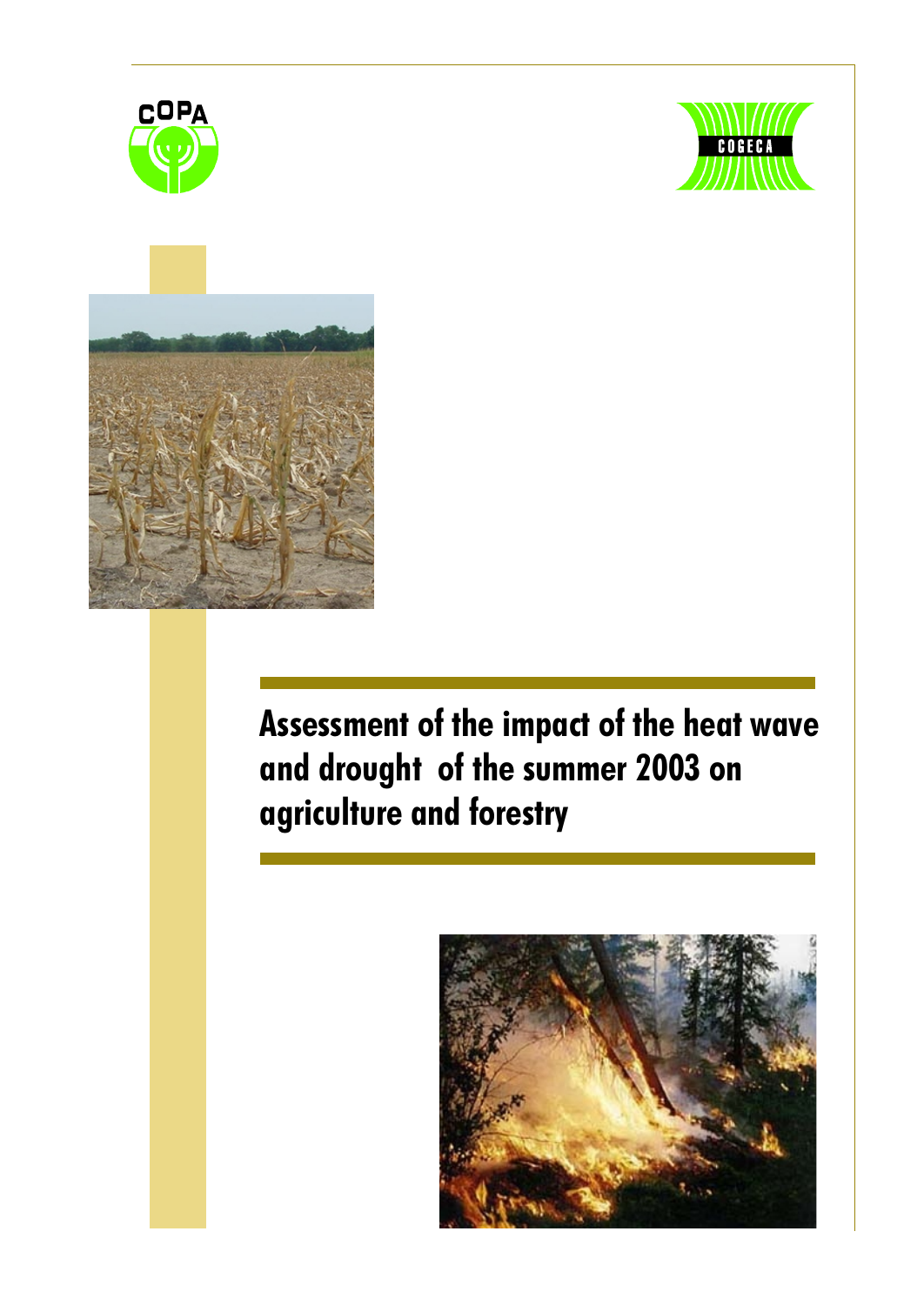# **Assessment of the impact of the heat wave and drought of the summer 2003 on agriculture and forestry**

# **1. Drought and heat wave affected mainly Southern and Central Europe**

The drought and the heat wave had enormous social, economic and environmental adverse effects, such as the deaths of thousands of vulnerable elderly people, the destruction of large areas of forests by fire, substantial losses in certain regions and production sectors of the European Union's agriculture, power cuts and transport problems.

Italian, German, Austrian, Spanish, French and Portuguese agriculture, but also agriculture in the Candidate Countries, have been among the worst hit by the drought and the heat wave in 2003, putting at risk a large proportion of harvests, productivity and markets and leading to increased production costs.

The impact of these extreme climate conditions, with big variations per region, is the biggest on the green fodder supply, the arable sector and the livestock sector (both extensive and intensive (mainly poultry and egg sector).

The fodder deficit varies from 30% (Germany, Austria and Spain) to 40% (Italy) and 60% in France.

With approximately 186 million tonnes (MT), the EU arable sector shows a fall in production of more than 23 MT compared to previous year, i.e. more than 10%.

Most damaged are common wheat with 83 MT compared to 93 MT last year (- 11% or some 10 MT) and maize with 32.5 MT compared to 41 MT (- 21% or approximately 9 MT). Over 3/4 of the soft wheat output and some 55% of the maize output lost at Community level are attributable to the drought in France, while 1/3 of the fall in EU maize production is attributable to Italy.

The livestock farmer will suffer the most and mainly in the coming winter due to lack of green fodder and the possible increase of compound feed prices resulting in the decapitalsation of the herd.

Additional side effects will be felt in the coming months such as problems of soil erosion and flood, effects on the winter sowing and budding of trees etc.

Both upstream and downstream co-operatives are affected by the effects of the drought. Input prices are increasing, orders can not be met as a result of shortage in supplies and variations in product size and conformity and will lead to losses of turn over and market shares.

The forest fires mainly affected Portugal, Spain, France and Italy. More than 25.327 fires were recorded in Portugal, Spain, Italy, France, Austria, Finland, Denmark and Ireland. The estimate today is that some 647.069 hectares of forest are destroyed of which 390.146 in Portugal and 127.525 in Spain

The global financial impact of the drought and the forest fires in France, Italy, Germany, Spain, Portugal, Austria, Hungary, Estonia and Slovakia can at present be estimated to amount to 13,1 billion €.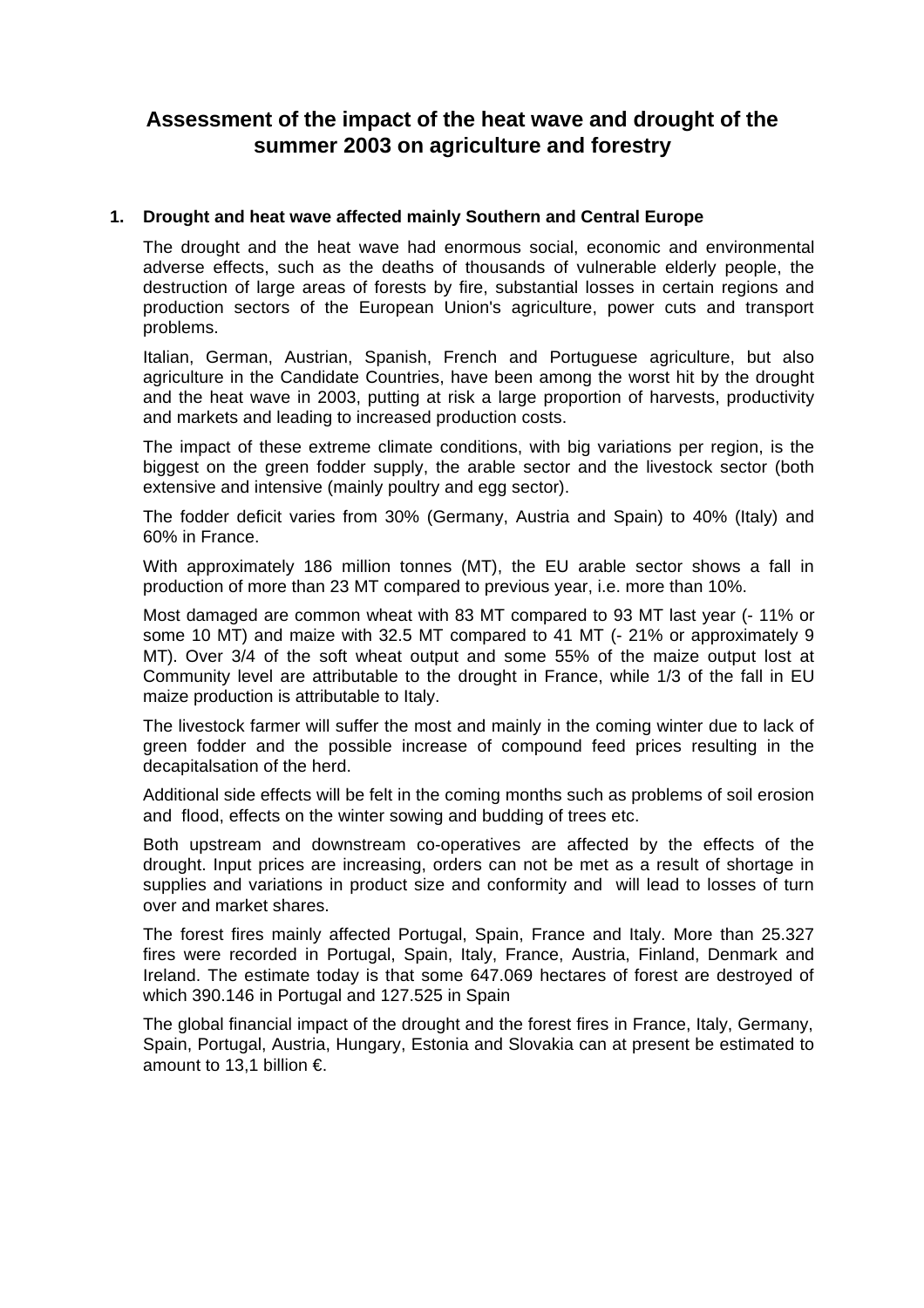#### **2. Sector assessment**

#### **2.1. Arable crops**

This year's extreme weather conditions diminish the quantity and quality of the harvests particularly in Central and Southern Europe's agricultural areas.

The winter crops suffered from the effects of a harsh winter and late spring frost. The heat wave starting as early as June caused the crops to develop in advance by 10 to 20 days anticipating ripening and maturity stages. Thus winter-spring cereals entered into grain filling stages under insufficient soil moisture conditions.

The very high values of air temperature and solar radiation, recorded especially in the second part of July and beginning of August, resulted in a notable increase of the crops' water consumption. This, together with the summer dry spell, resulted in an acute depletion of the soil water reservoirs available to the crops.

Copa-Cogeca forecast a reduction in overall cereal yield by 8.6% from 5.60 tons per hectare in 2002 to 5.12 tons per hectare in 2003. The combined effect of the reduction in yield and acreage of cereals (-2.7%), results in a fall in production from 210 Mio tons in 2002 to 186 Mio tons in 2003 (-11.1%).

The forecasts on production per Member State are as follows (in 000 tons): Belgium/Luxembourg 2.493 (+8.3%), Denmark 9.070 (+3.6%), Germany 39.345 (- 9%), Greece 4.457 (-7.2%), Spain 19.399 (+1.5%), France 54.981 (-20.9%), Ireland 2.041 (+5.9%), Italy 16.544 (-17.6%), Netherlands 1.822 (+8.3%), Austria 4.072 (-8.3%), Portugal 1.311 (-10.4%), Finland 3.788(-3.8%), Sweden 5.427 (- 0.6%) and United Kingdom 21.924 (-5.7%).

# **2.1.1. Total Wheat (including soft wheat and durum wheat varieties):**

Copa-Cogeca's latest figures of the end of September forecast that at EU15 the yield is expected to be lower by 8.4% as compared to last year.

The combined effect of the reduction of the total wheat yield and the reduction in areas (-2.5%) will result in a lower wheat production of about 10.8% (91.6 Mio tons compared to 102.7 Mio tons in 2002.

The most affected countries contributing to the low European yields are Portugal (-37%), France ( -16.1%), Austria (-10.4%), Greece (-12.6%), Italy (-4.7%), Germany (-5.9%).

Per Member State the production forecast is as follows (in 000 tons) : Belgium/Luxembourg 1.641 (+7.5%), Denmark 4.720 (+17.6%), Germany 19.268 (-7.6%), Greece 1.828 (-15.9%), Spain 5.818 (- 2.7%), France 30.894 (-20.8%), Ireland 740 (+30.5%), Italy 6.412 (-7.9%), Netherlands 1.200 (+20%), Austria 1.187 (-17.2%), Portugal 192 (-56%), Finland 637 (+12.1%), Sweden 2.463 (+16.6%) and United Kingdom 14.639 (-9.1%).

The figures for the Candidate countries predicts drop in wheat production by -40% in Slovenia, -31%in Hungary, -28% in the Czech Republic and 8.5% in Slovakia

#### **2.1.2. Grain Maize**

Copa-Cogeca's latest figures of the end of September forecast that at EU15 the yield is expected to be lower by 19.1% as compared to last year (dropping from 9.12 tons per hectare to 7.38 tons per hectare).

The extremely dry and hot summer conditions are even affecting the irrigated varieties.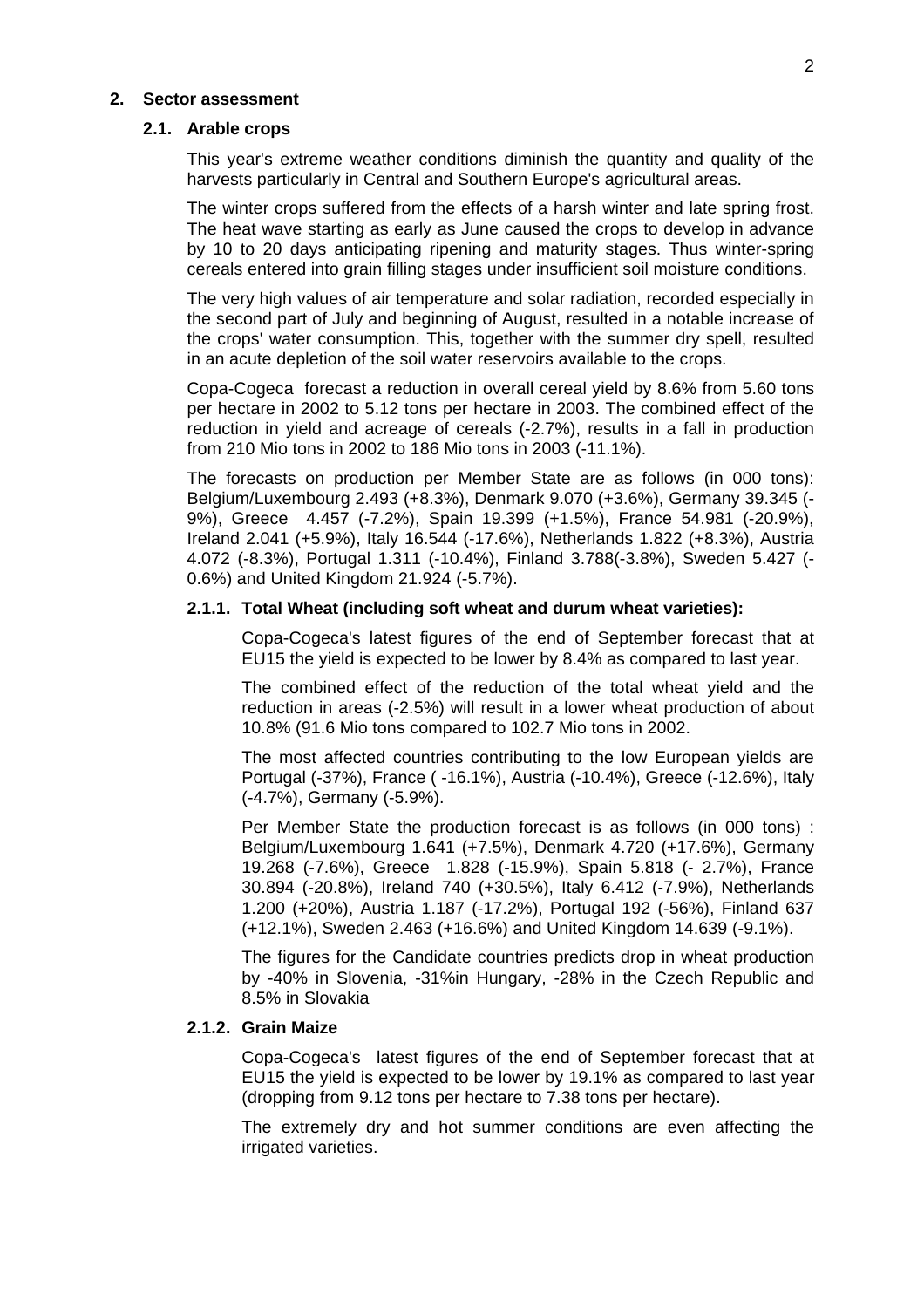Yields dropped spectacularly in Germany (-23%), Italy (-26%), France (- 20%), Spain (-13.3%) and Austria (-9.7%)

Production is forecasted to fall from 41.4 Mio tons in 2002 to 32.7 Mio tons in 2003 (-21%). Highly affected are France (11.7 Mio tons or -29% resulting in a loss of 265 million Euro), Italy (8.7 Mio tons or -25%), Spain (3.7 Mio tons or -13.1%),, Austria (1.5 Mio tons or -9.1%) and Germany (3.4 Mio tons or -8.5%).

#### **2.1.3. Rape Seed:**

The Commission's Joint Research Centre (JRC) forecasted in the middle of August that the yield would be lower by 4.2% as compared to last year.

The European yield will be lower than average by about 6.6% (2.9 t/ha instead of 3.1 t/ha). In Germany and France results are expected to be in the order of 11% and 10% lower than average. The crop suffered from the April late frost, during flowering, and from lack of rain during its ripening period.

On basis of COPA and COGECA figures, oilseed production will be down by 30% in Italy, 25% to 40% in Spain, 19 % in Austria, 17% in Sweden, 7% in Germany, 10% in Hungary and even by 72% in Slovakia.

# **2.1.4. Sunflower:**

The Commission's Joint Research Centre (JRC) forecasted in the middle of August that the yield is expected to be lower by 25.0% as compared to last year.

The exceptionally dry summer is hitting especially the non-irrigated varieties and areas resulting in a lower than average yield by about 22%. The areas most affected will be Spain and Italy (-30%).

#### **2.1.5. Sugar Beet:**

The Commission's Joint Research Centre (JRC) forecasted in the middle of August that the yield is expected to be lower by 7.2% as compared to last year.

The dry conditions are giving lower yields in terms of weight of roots by about 7% as compared to last year (58.3 t/ha instead of 62.5). However, the sugar content should be higher. The areas of production around the English Channel and the North Sea appear to be the least affected.

Sugar production is estimated to decrease by 25% in Italy, 15% in Spain, 7.5% in Germany and 5% in Austria.

#### **2.2. Potato:**

The yield is expected to be lower by 2.0% as compared to last year**.**

As for the other summer crops, especially the non-irrigated varieties in light soils will suffer from drought conditions. The EU yield is currently forecast at 35.7 t/ha (36.5 t/ha last year). The quality of the product could also be affected.

Copa - Cogeca estimate that the EU potato production will drop by 4.6%. Member States extremely hit are Italy and Spain (- 30%), Germany (-25%), the Netherlands and Belgium: -20 and 10 to 12% in France.

The potato area in the EU was lower by 4%in 2003, which is the lowest surface since 9 years.

The calibre of the potato will be smaller and problems for supplying the industry are predicted.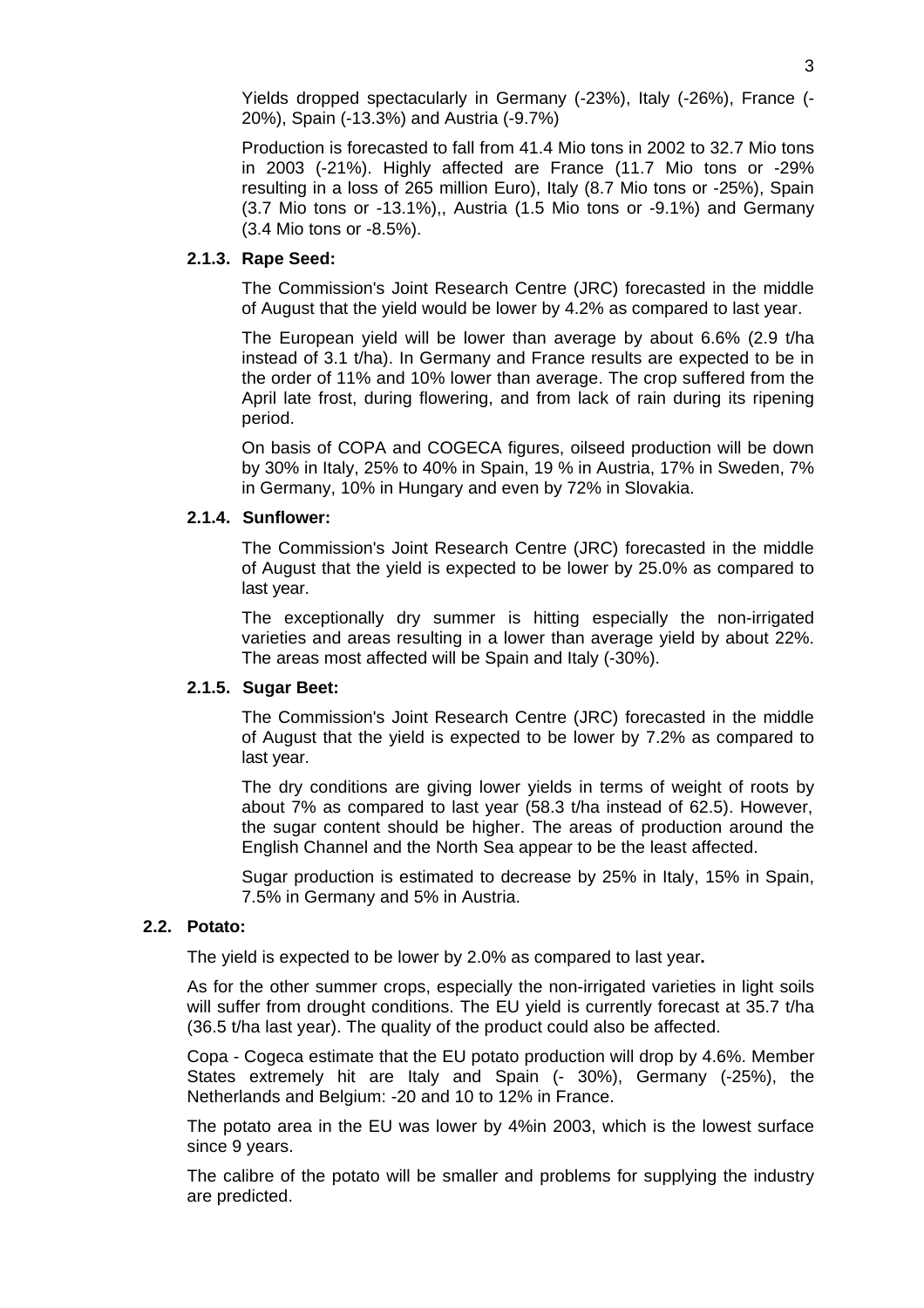#### **2.3. Fruit and vegetables:**

The overall financial loss for the French fruit sector is estimated at around 515 Mio €

- Apples/Pears:
	- Apples:

The first figures indicates that EU production will be below 7 Mio tons compared to the 4 last years average of 8 million tons.

The production in the northern countries was especially affected by the late frosts while in the countries of the south; it is the drought, which has the greatest impact.

Hails have also affected the production and can still occur.

French apple production will be down by 25%, 750.0000 young trees are lost and the financial loss is estimated at 310mio €.

Italian apple production will be down by 10%, with a loss of 10%.

• Pears:

On basis of the first figures, the production of pears in the EU is forecasted to drop from 2.5 Mio tons in 2002 to 2.3 Mio tons in 2003.

The drought affected mainly the production in the South with also an effect on the calibre.

French production of pears will be down by 30%, 150.0000 young trees are lost and the financial loss is estimated at 81Mio €.

Italian production of pears will be down by 10%, with a loss of 10%.

• Table grapes

French table grape production will be down by 30%, resulting in a financial loss of 30 Mio €.

Spanish production will be down by 20%

• Stone-fruit (peaches/nectarines)

Peaches production in the EU is expected to be 1 million tons lower, falling below 3 million tons.

Italian production is down by 30%, resulting in a loss of 20%.

Financial loss in France is quantified at 6.4 Mio €

Supply problems for the processing industry and high prices on the fresh market.

• Shell Fruits

Reduction in yields by 25 %.

French Nuts production is down by 50% in 2003 and 30% in 2004 with a financial loss of 65 Mio €.

Italian production of shell fruit is estimated to decrease by 25% and Spanish production by 30%.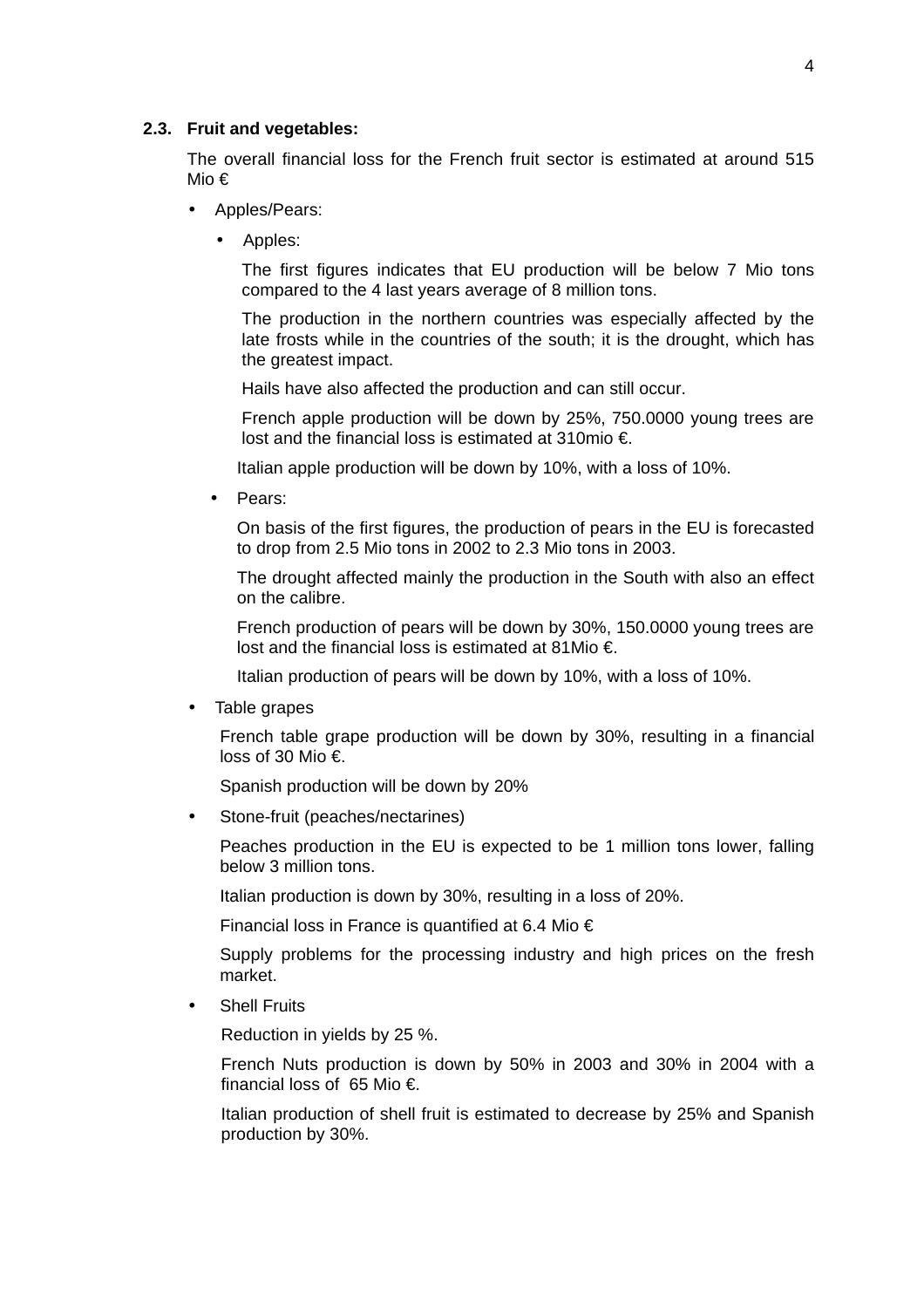# **2.4. Tobacco**

Main affected regions: South West (Aquitaine and Midi-Pyrénées) and Southeast Rhone Valley) of France.

The French tobacco production will be on average 10-12 % lower, Italian production will drop by 3%

#### **2.5. Wine**

Copa-Cogeca 's latest figures at the beginning of October forecast the Eu-15 production of wine at 153,37 Mio hectolitres. This is a 11 % decrease compared with avarage production of the last 5 years (171,9 Mio hectolitres).

The biggest drops in production are recorded in Italy ( -18%), France (-17%), Germany ,Luxembourg (both -15%) and Austria (-11%).

In the Southern Member States ( except Italy), the impact of the drought has been different amongst the regions. Production increased in Portugal (+10%), Spain (+5%) and Greece (+4%).

It is now the third consecutive year that wine production in the EU-15 is dropping from 182 Mio hectolitres in 2000, to 163,91 Mio hectolitres in 2001, to 158,89 Mio hectolitres in 2002 and 153,37 Mio hectolitres in 2003.

# **2.6. Forestry**

Due to a set of conditions, amongst which the abnormal temperatures occurred in July and August, forest fires had a huge impact and mediatic exposure during the summer period.

Most affected countries are Portugal, Spain, France and Italy.

Nevertheless some other countries also suffered from these abnormal conditions and both the area burned and the number of fires increased vis-à-vis previous years (e.g. Denmark).

These estimates are not final as in recent days (from  $11<sup>th</sup>$  Sep to present date) several forest fires occurred in Portugal and in Spain.

More than 25.327 fires were recorded in Portugal, Spain, Italy, France, Finland, Austria, Denmark and Ireland. The estimate today is that some 647.069 hectares of forest area (not including agricultural areas) are burned of which 390.146 in Portugal and 127.525 in Spain.

The financial impact of forest fires is very difficult to estimate and the only available data was presented by Portugal whit a financial impact of 1.031 Mio  $\epsilon$ . (official MoA figures updated  $2<sup>th</sup>$  Oct.).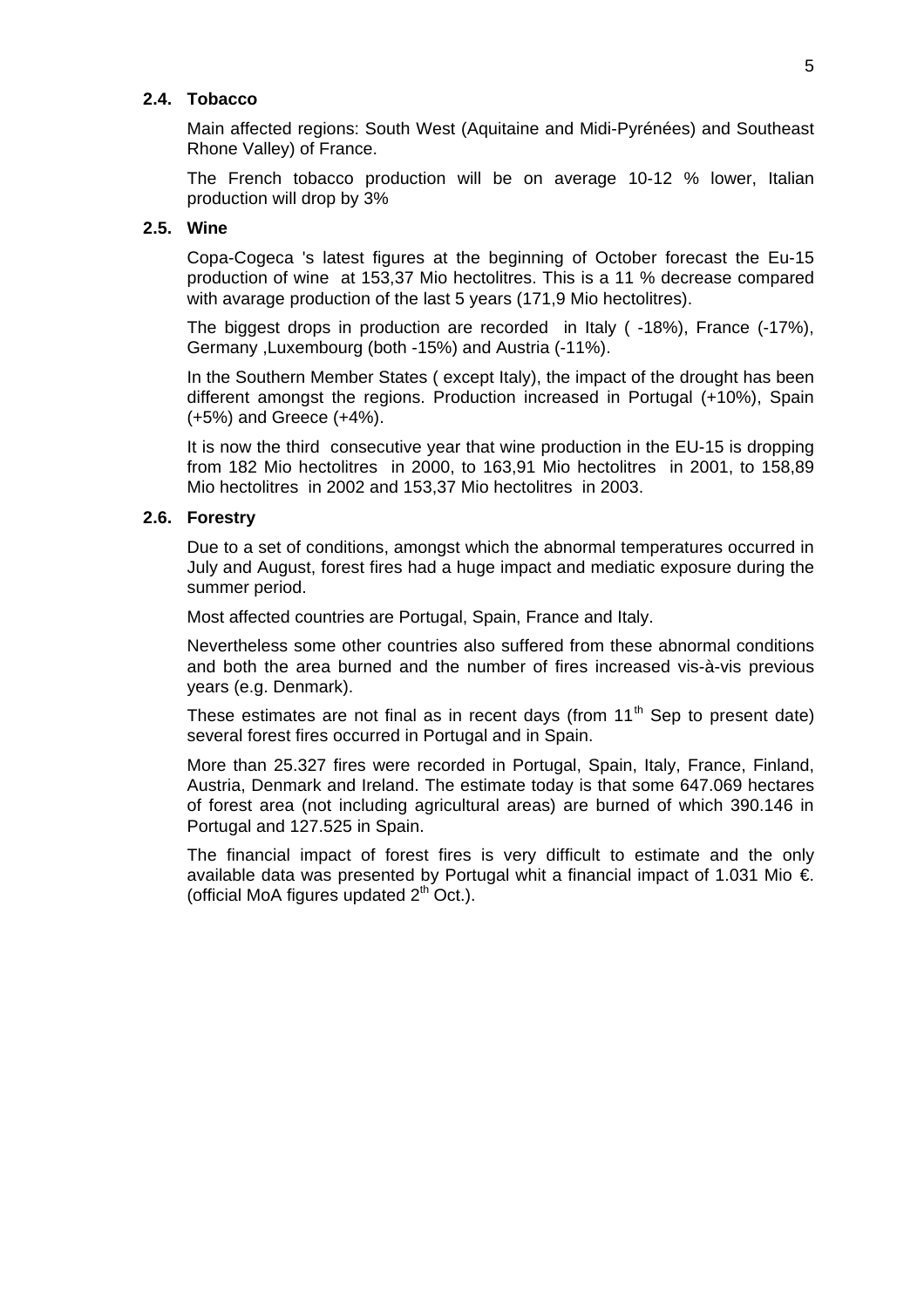# **2.7. Animal production**

#### **2.7.1. Pastures**

All of the main Member States pasture areas are affected by the excessive lack of moisture. However, the largest reduction in biomass produced will be in the southern countries and the southern half of France (about 17% of the EU pasture areas).

The lack of green forage has serious negative impact in the beef and dairy sector resulting in early slaughtering of part of the herd.

The fodder deficit varies from 30% (Germany, Austria and, Spain) to 40% (Italy) and 60% in France ( estimated cost of 625 Mio € for rebuilding the fodder stocks).

# **2.7.2. Beef**

In France alone the loss in the beef sector is forecasted to amount to 1.500 Mio € or a loss of 200 Euro on average per livestock unit. The extra cost generated by the purchase of fodder is quantified on average to amount to 30.000 Euro per holding.

#### **2.7.3. Milk**

The impact of the drought will not be limited to the months of June, July, August and September as far as dairy farms are concerned. It will be felt all through winter and until fodder stocks are renewed naturally in spring 2004.

In France, the decrease in the milk collection, with huge variations among the regions during the period (June-September), is estimated at -2.65% across the entire French territory, which represents about 183 Mio litres, i.e. a decrease in receipts of EUR 56 Mio. This decrease in receipts comes in addition to the decrease in the price of milk.

The drought has also affected milk quality quite considerably, particularly by decreasing the level of milk protein and increasing the fat content.

Moreover, there are incipient health problems among the dairy herds and these may continue into the winter.

The losses in the French dairy sector amount to about EUR 1 billion.

# **2.7.4. Poultry**

The eggs and poultry sector was hardly affected in France and Spain.

Almost 4 million broilers died in France due to the heat wave, including approximately 1,5 million in Brittany and 1,3 million in the Country-of-Loire (these two areas accounting for 50% of the French production).

On top of this, productivity decreased by approximately 15% and the loss of 1,5 million layers (approximately 4% of the livestock) and 400 to 500.000 breeding hens will generate a global loss for the sector of around 42 million Euro

The poultry flock is reduced by between 15 and 20% in Spain and productivity decreased by 25-30%.

#### **2.7.5. Pigmeat**

55 Mio € loss in the French pigmeat sector and 27 Mio € in Spain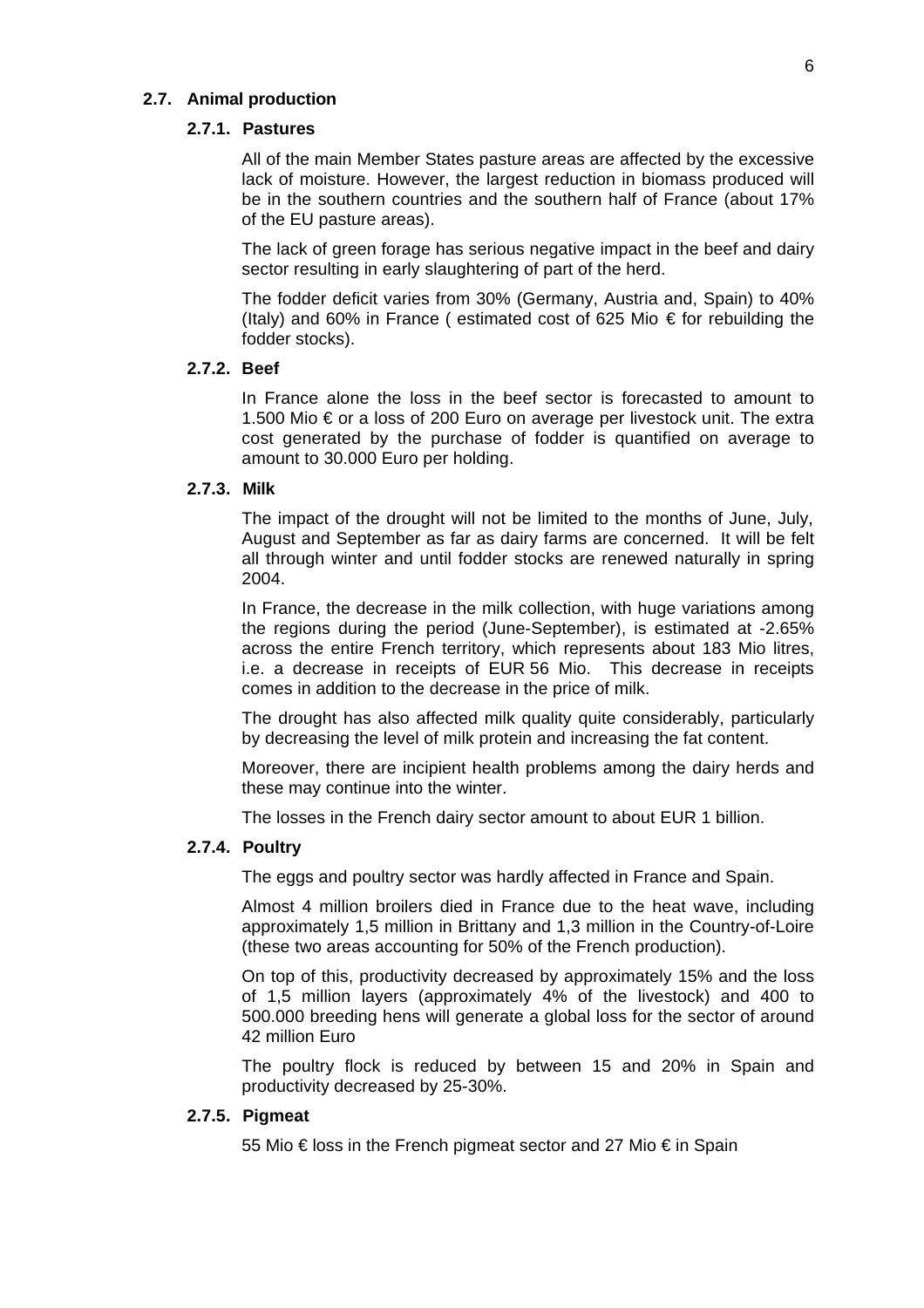# **3. Financial impact**

**The global financial impact of the drought and the forest fires can at present be estimated to amount to 13 billion € in the EU-15 and the candidate countries.**

- France: The drought would generate an overall loss of the 4 billion Euro (1.5 billion only for the beef sector, 265 mio  $\epsilon$  for maize, 515 mio  $\epsilon$  in the fruit sector and around 100 Mio € for the intensive livestock sector).
- Germany: the overall loss is estimated at 1.5 billion Euro (650 Mio  $\epsilon$  on fodder, 388 mio € in the arable sector, 275 mio € in the potato sector and 100 Mio € in the sugar sector)
- Italy: the overall loss for the agricultural sector is estimated to vary between 4 and 5 billion € as the combined result of lower production and higher costs.
- Spain: the total financial loss is provisionally estimated at 810-mio  $\epsilon$  (710 Mio  $\epsilon$  in the arable sector and 100 Mio  $\epsilon$  in the livestock sector)
- Austria: the overall loss is estimated at 197 Mio Euro (150 Mio € on fodder).
- Portugal : Direct damage as a result of the forest fires in Portugal is estimated at 1,03 billion €
- Hungary: Estimated loss of 453 Mio €. Most affected sectors: arable crops, wine and fruit sector.
- Slovakia: Estimated loss of 143 Mio €
- Estonia : Estimated loss of 7 Mio €

# **4. Measures taken at Community level**

- In the affected regions, farmers are allowed to use their set-aside land for grazing or for feed purposes; This measure applies in some regions in France, Germany, Italy and Austria.(applicable from 4 July 2003);
- Some sales of rice from intervention stocks to be used as animal feed have been accepted ;
- All Member States have been offered the possibility to increase for all producers the advance payments of the premia in the beef sector from 60% to 80% from 1 September 2003 onwards. The payment of 50% of direct support for arable crops has been advanced from 16 November to 16 October. This possibility is only offered to farmers in areas affected by the drought
- In the cereals sector, the Commission will open tenders to sell on the internal market different quantities of cereals to be used for the production of animal feed. The total quantities covered by the tenders are: 730,000 tons of rye, 610,000 tons of barley and 12,000 tons of sorghum. The first deadline for the introduction of offers will be 18 September.
- The budgetary possibilities within the 2003 budget for this measure are limited to slightly over € 400 million. The distribution of the available budget by Member State concerned is Germany: € 87 million, France: € 225 million, Italy: € 63 million, Portugal:  $\epsilon$  25 million and Luxembourg  $\epsilon$  1.4 million.
- A grant of €31.6 million from the EU Solidarity Fund to Portugal was proposed by the Commission on 27 August 2003, to help deal with the damage caused by forest fires.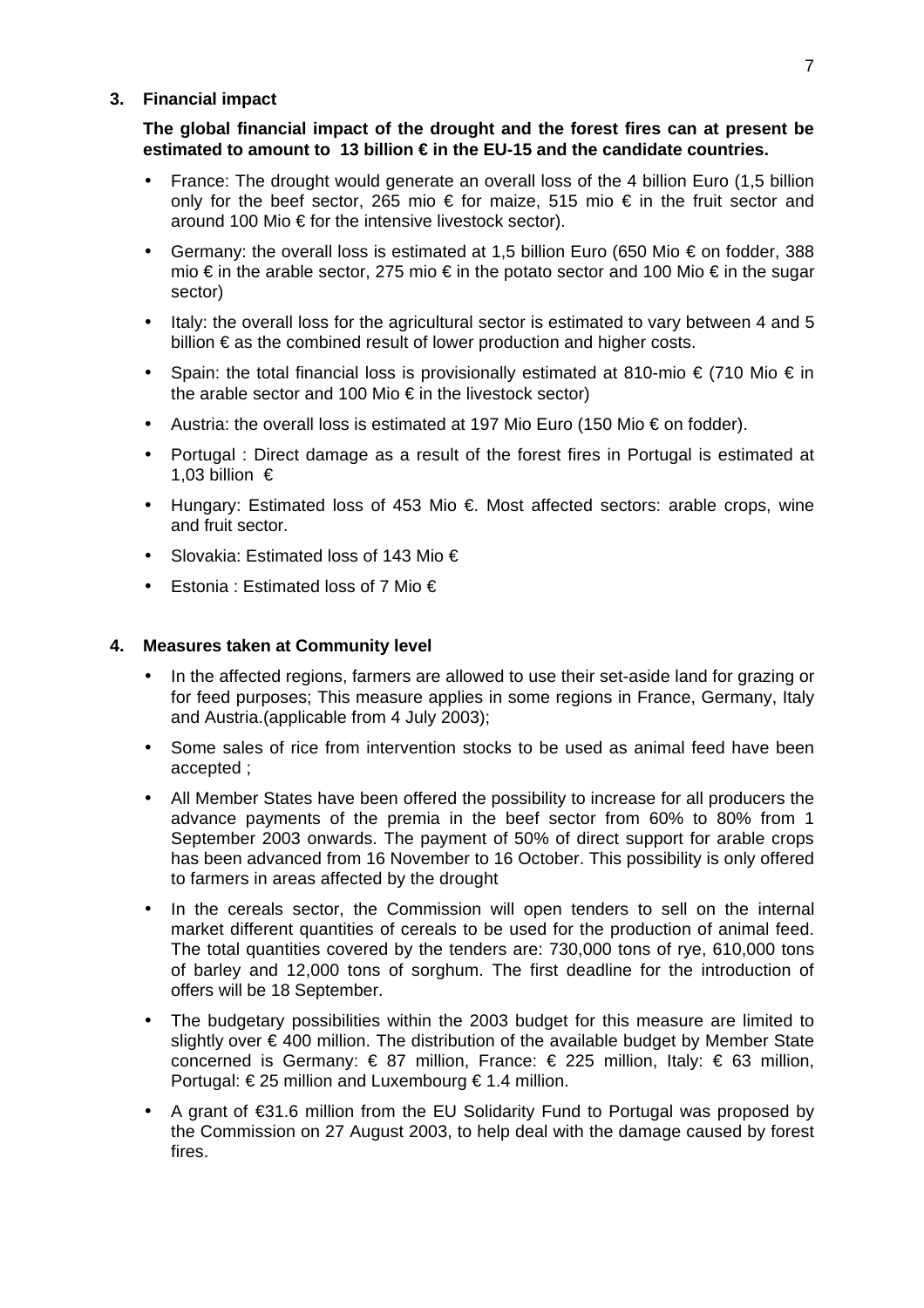# **Further possible measures**

- Further selling of cereals from intervention on the internal market.
- Member States have the possibility to amend their rural development programmes to strengthen existing measures or create new measures for the restoration of agricultural and forestry production damaged by natural disasters. The Commission is ready to examine and approve rapidly the amendments to such programmes.
- EU State aid rules offer the possibility of compensating farmers for losses suffered because of exceptional drought. Member States can decide to grant them national aid within the limits foreseen in these rules. The Commission will analyse and take a decision on the individual requests for state aid as a matter of urgency

# **5. National measures introduced**

- France: on 22 of August the French Government decided to make 500 mio  $\epsilon$ available from the national budget.
	- Advance payments will be made starting in September from the agricultural calamities fund ( increased by 180 Mio  $\epsilon$  to 300 Mio  $\epsilon$ )
	- Fodder transport aid (50 Mio €)
	- Exemption on land taxes and differed payments of income tax
- Italy : emergency aid of 9 Mio € introduced since July 2003
- Portugal :
	- 40 Mio  $\epsilon$  to rebuilt the animal herd
	- 182 Mmio  $\epsilon$  reallocation from the Structural fund
- Austria :
	- Federal disaster fund of 3 Mio € for fodder, to be supplemented by 3 Mio € by the Länder
	- Postponement in reimbursement of investment credits
- Czech Republic: National aid envelope of 107,6 Mio € of which 44.3 Mio € compensation for the frost And 63.3 Mio € for the agricultural intervention fund
- Hungary :The Hungarian government has released 240 Mio € national aid ( 40 mio direct support, 200 Mio financial credits).

\_\_\_\_\_\_\_\_\_\_\_\_\_\_\_\_\_\_\_\_\_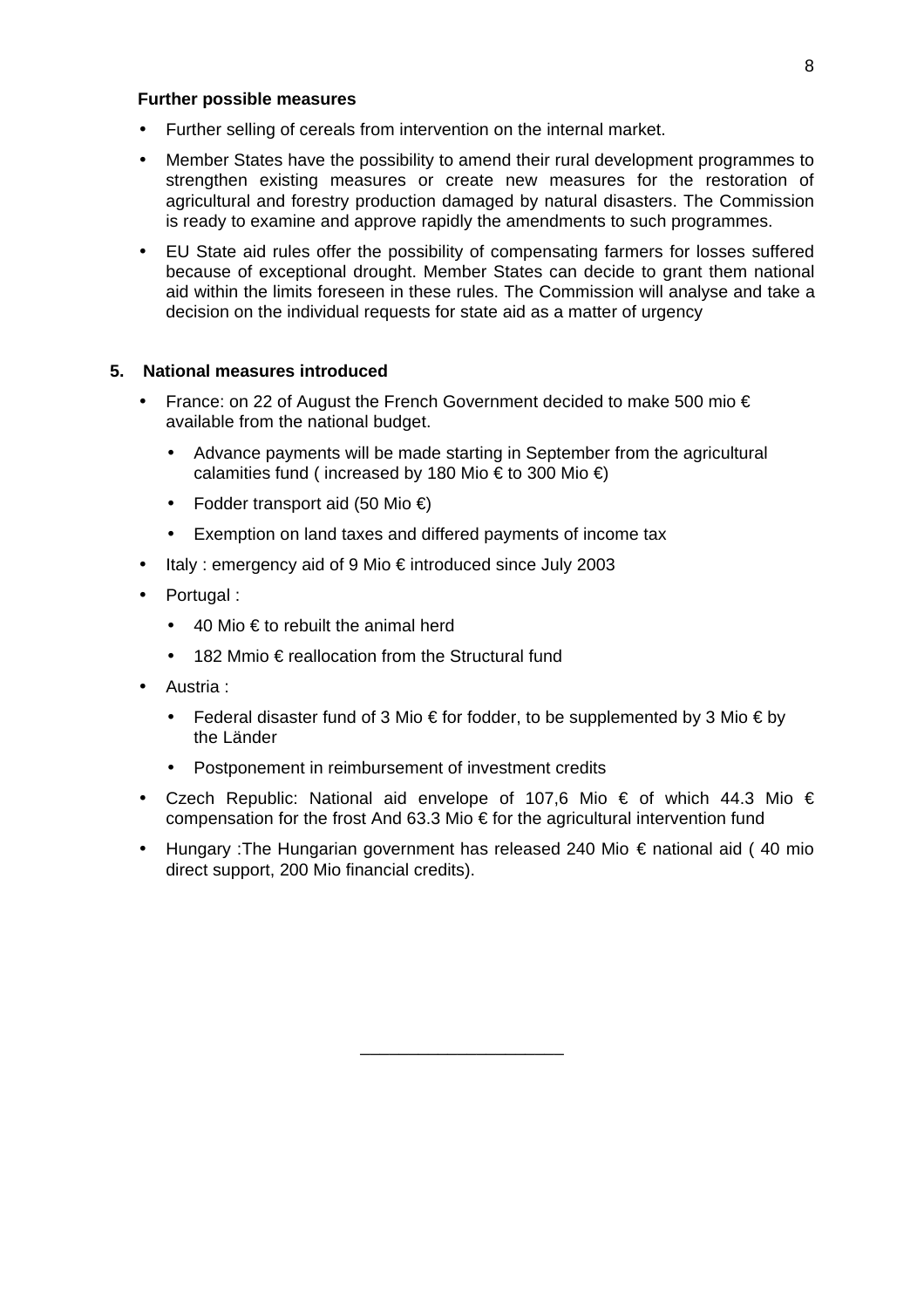г

| update 5/10/2003<br>POCC(03)7616                                      |              |                 | Impact of the drou    |                        |                   |                        |                  | ght and the heat wave on agriculture and forestry |                 |                     |                        |                    |                         |                      |                        |
|-----------------------------------------------------------------------|--------------|-----------------|-----------------------|------------------------|-------------------|------------------------|------------------|---------------------------------------------------|-----------------|---------------------|------------------------|--------------------|-------------------------|----------------------|------------------------|
|                                                                       | ≃            | ă               | $\Box$                | ш<br><b>GR</b>         |                   |                        | ΠRL              |                                                   | ΠN              | ⋖                   | ൨                      | S<br>ΕN            |                         | $\leq$               | EU-15                  |
| for the agricultural sector<br>Global financial impact<br>in mio Euro |              |                 | $-1477,2$             |                        | $-810$            | -4000                  |                  | -4000-5000                                        |                 | $-206$              | $-1031$                |                    |                         |                      | 12524                  |
| arable crops<br><b>livestock</b><br>of which                          |              |                 |                       |                        | $-710$<br>$-100$  |                        |                  |                                                   |                 |                     |                        |                    |                         |                      |                        |
| Effect per sector                                                     |              |                 |                       |                        |                   |                        |                  |                                                   |                 |                     |                        |                    |                         |                      |                        |
| Cereals                                                               |              |                 |                       |                        |                   |                        |                  |                                                   |                 |                     |                        |                    |                         |                      |                        |
| % impact on production 2003/2002                                      |              |                 |                       |                        |                   |                        |                  |                                                   |                 |                     |                        |                    |                         |                      |                        |
| wheat<br>total                                                        | 6,9%<br>8,3% | 3,60%<br>17,60% | $-9,00\%$<br>$-7,60%$ | $-7,20\%$<br>$-15,90%$ | 1,50%<br>$-2,70%$ | $-20,90%$<br>$-20,80%$ | 9606'S<br>30,50% | $-17,6%$<br>$-7,9%$                               | 20,30%<br>8,30% | $-8,3%$<br>$-17,2%$ | $-10,40%$<br>$-55,80%$ | 12,10%<br>$-3,80%$ | 16,60%<br>$-0,60%$      | $-9,10%$<br>$-5,70%$ | $-11,10%$<br>$-10,80%$ |
| barley                                                                | 18,9%        | $-10,00%$       | $-2,20%$              | $-0,10%$               | 11,70%            | $-10,20%$              | $-5,90\%$        | $-4,5%$                                           | 9605' +         | 4,4%                |                        | $-5,10%$           | $-15,70%$               | 5,10%                | $-1,90%$               |
| maize                                                                 | 20,2%        |                 | $-8,50%$              |                        | $-13,10%$         | $-28,90%$              |                  | $-25,1%$                                          | $-32,00%$       | $-9,1%$             | 0,90%                  |                    |                         |                      | $-21,00%$              |
| rуе                                                                   |              | $-11,90%$       | $-37,50%$             |                        | $-4,80%$          | $-11,70%$              |                  |                                                   |                 | $-18,1%$            | 42,90%                 | 4,00%              |                         |                      | $-30,50%$              |
| oats                                                                  |              | 5,80%           | 17,10%                |                        | 16,00%            | $-22,30%$              | 11,60%           | -4,5%<br>-2,5%                                    |                 | 7,8%                |                        | $-8,60%$           | $-2,30\%$<br>$-10,60\%$ | $-26,10%$            | $-2,80%$               |
| other                                                                 |              |                 | $-18,80%$             |                        |                   |                        |                  |                                                   |                 |                     |                        | $-10,00%$          | $-32,30%$               |                      |                        |
| Financial impact                                                      |              |                 |                       |                        |                   |                        |                  |                                                   |                 |                     |                        |                    |                         |                      |                        |
| total                                                                 |              |                 | $-388, 8$             |                        |                   |                        |                  | $-5,00\%$                                         |                 | $-30$               |                        |                    |                         |                      |                        |
| wheat                                                                 |              |                 | $-154,9$              |                        |                   | $-724$                 |                  | no change                                         |                 | -26                 |                        |                    |                         |                      |                        |
| barley                                                                |              |                 | $-24,5$               |                        | 88-               | 174                    |                  | $-3,00\%$                                         |                 | ۰2                  |                        |                    |                         |                      |                        |
| maize                                                                 |              |                 | $-31,9$               |                        |                   | $-112$                 |                  | $-5,00\%$                                         |                 | 0                   |                        |                    |                         |                      |                        |
| ŗе                                                                    |              |                 | $-137,3$              |                        | $-60$             |                        |                  |                                                   |                 | -2                  |                        |                    |                         |                      |                        |
| oats                                                                  |              |                 | 17.4                  |                        |                   |                        |                  |                                                   |                 |                     |                        |                    |                         |                      |                        |
| other                                                                 |              |                 | $-57,6$               |                        |                   |                        |                  |                                                   |                 |                     |                        |                    |                         |                      |                        |
| Rice                                                                  |              |                 |                       |                        |                   |                        |                  |                                                   |                 |                     |                        |                    |                         |                      |                        |
| % impact on production 2003/2002                                      |              |                 |                       |                        |                   | no impact              |                  | -0,05                                             |                 |                     | $-10,0\%$              |                    |                         |                      |                        |
| Financial impact                                                      |              |                 |                       |                        |                   |                        |                  | $-0,05$                                           |                 |                     |                        |                    |                         |                      |                        |
| Sugar                                                                 |              |                 |                       |                        |                   |                        |                  |                                                   |                 |                     |                        |                    |                         |                      |                        |
| % impact on production 2003/2002                                      |              |                 | $-7,50\%$             |                        |                   | -15% no impact         |                  | $-20 - 25%$                                       |                 | $-5,0%$             |                        |                    |                         |                      |                        |
| Financial impact                                                      |              |                 | $-99,5$               |                        | -33               |                        |                  | $-30%$                                            |                 | ؋                   |                        |                    |                         |                      |                        |
| Oilseeds                                                              |              |                 |                       |                        |                   |                        |                  |                                                   |                 |                     |                        |                    |                         |                      |                        |
| % impact on production 2003/2002                                      |              |                 | $-7,00\%$             |                        | $-25 - 40%$       |                        |                  | $-30%$                                            |                 | $-19,0%$            |                        |                    | $-17,4%$                | 28,00%               |                        |
| pees edea                                                             |              |                 |                       |                        |                   |                        |                  |                                                   |                 |                     |                        |                    |                         |                      |                        |
| sunflower                                                             |              |                 |                       |                        |                   |                        |                  | $-30%$                                            |                 |                     |                        |                    |                         |                      |                        |
| Financial impact                                                      |              |                 | -64,6                 |                        | $-52$             | -45                    |                  | $-30%$                                            |                 | ؋                   |                        |                    |                         |                      |                        |
| Olive Oi                                                              |              |                 |                       |                        |                   |                        |                  |                                                   |                 |                     |                        |                    |                         |                      |                        |
| % impact on production 2003/2002                                      |              |                 |                       |                        | $-25%$            |                        |                  | $-2%$                                             |                 |                     |                        |                    |                         |                      |                        |

. . . . . . . . . . . . .

Г

Financial impact -2%

inancial impact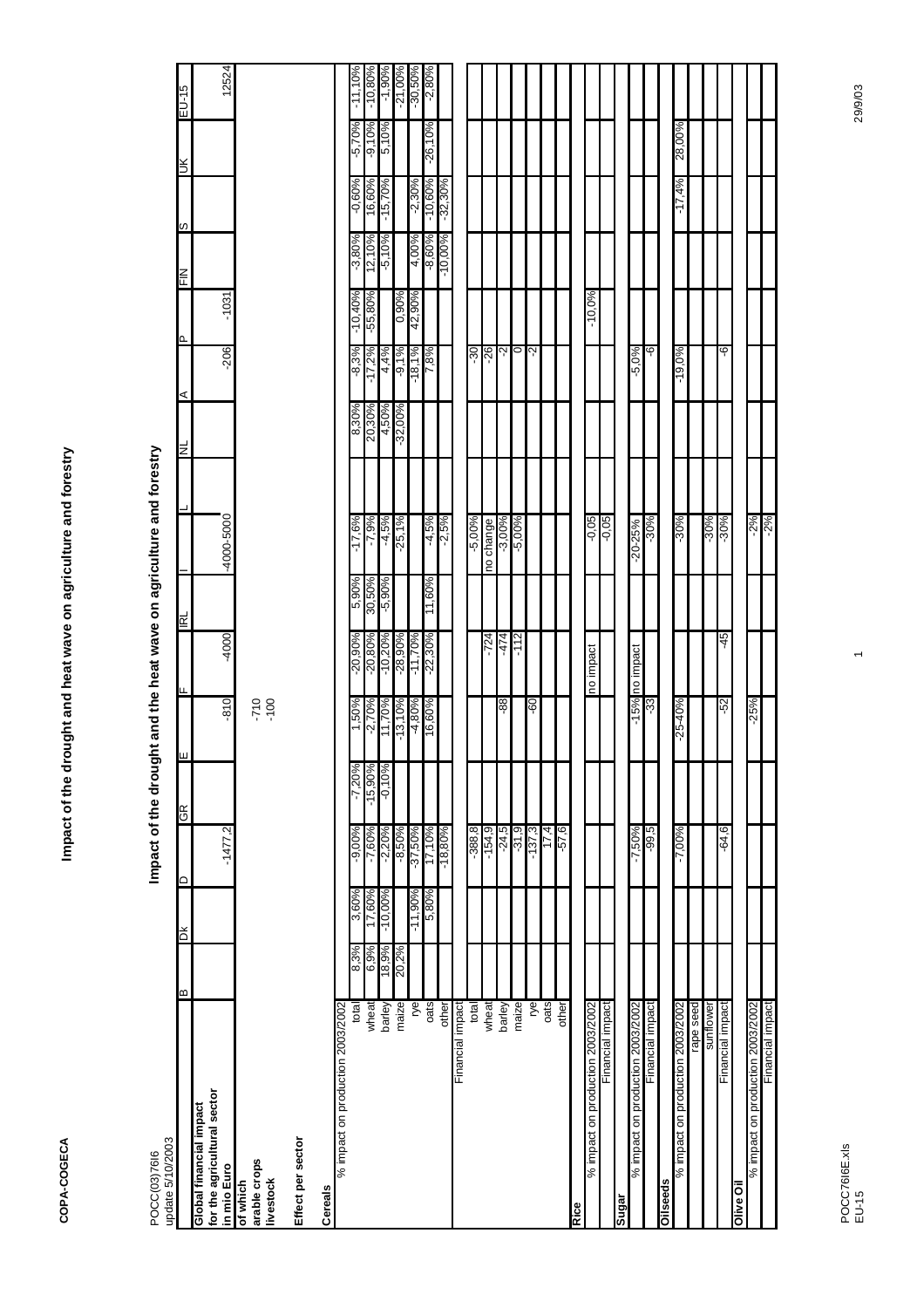|                                         | a      | ЖQ | $\circ$ | æ         | ш     |             | ட                 | 힡 |                      |            | E      | $\prec$ | Iٍ م   | 즏 | $\infty$ | Ж | $EU-15$   |
|-----------------------------------------|--------|----|---------|-----------|-------|-------------|-------------------|---|----------------------|------------|--------|---------|--------|---|----------|---|-----------|
| Fruit and vegetables                    |        |    |         |           |       |             |                   |   |                      |            |        |         |        |   |          |   |           |
| % impact on production 2003/2002        |        |    |         |           |       |             |                   |   |                      |            |        | $-5,0%$ |        |   |          |   |           |
| apples                                  |        |    |         |           |       |             | $-25%$            |   | $-10%$               |            |        |         |        |   |          |   |           |
| pears                                   |        |    |         |           |       |             | $-30%$            |   | $-10%$               |            |        |         |        |   |          |   |           |
| peaches/nectarines                      |        |    |         |           |       |             |                   |   | $-30%$               |            |        |         |        |   |          |   |           |
| fruit in shells                         |        |    |         |           |       | $-30%$      | 50%               |   | $-25%$               |            |        |         |        |   |          |   |           |
| tomatoes                                |        |    |         |           |       | 15-30%<br>7 |                   |   | -30%<br>-35%         |            |        |         |        |   |          |   |           |
| others (please specify)                 |        |    |         |           |       |             |                   |   |                      |            |        |         |        |   |          |   |           |
| table grapes                            |        |    |         |           |       | $-20%$      | $-30%$            |   |                      |            |        |         |        |   |          |   |           |
| kiwi                                    |        |    |         |           |       |             | $-20-30%$         |   |                      |            |        |         |        |   |          |   |           |
| watermelon-melon                        |        |    |         |           |       | $-15%$      |                   |   |                      |            |        |         |        |   |          |   |           |
| pepper                                  |        |    |         |           |       | $-40%$      |                   |   |                      |            |        |         |        |   |          |   |           |
| tomatoes                                |        |    |         |           |       |             |                   |   |                      |            |        |         |        |   |          |   |           |
| citrics                                 |        |    |         |           |       | $-10-30%$   |                   |   |                      |            |        |         |        |   |          |   |           |
|                                         |        |    |         |           |       |             |                   |   |                      |            |        |         |        |   |          |   |           |
|                                         |        |    |         |           |       |             |                   |   |                      |            |        |         |        |   |          |   |           |
| Financial impact                        |        |    |         |           |       |             | 5<br>Ļ            |   |                      |            |        | っ<br>٢  |        |   |          |   |           |
| apples                                  |        |    |         |           |       |             | $-310$            |   | $-10%$               |            |        |         |        |   |          |   |           |
| pears                                   |        |    |         |           |       |             | -81               |   | $-10%$               |            |        |         |        |   |          |   |           |
| peaches/nectarines                      |        |    |         |           |       |             |                   |   |                      |            |        |         |        |   |          |   |           |
| fruit in shells                         |        |    |         |           |       |             |                   |   | -20%<br>-20%<br>-15% |            |        |         |        |   |          |   |           |
|                                         |        |    |         |           |       | 09-         | -65               |   |                      |            |        |         |        |   |          |   | 52-       |
| tomatoes                                |        |    |         |           |       |             |                   |   |                      |            |        |         |        |   |          |   |           |
| others (please specify)                 |        |    |         |           |       |             |                   |   | $-30%$               |            |        |         |        |   |          |   |           |
| table grapes                            |        |    |         |           |       |             | $\frac{-30}{-20}$ |   |                      |            |        |         |        |   |          |   |           |
| kiwi                                    |        |    |         |           |       |             |                   |   |                      |            |        |         |        |   |          |   |           |
| watermelon-melon                        |        |    |         |           |       |             |                   |   |                      |            |        |         |        |   |          |   |           |
| pepper                                  |        |    |         |           |       | 09.         |                   |   |                      |            |        |         |        |   |          |   |           |
| tomatoes                                |        |    |         |           |       |             |                   |   |                      |            |        |         |        |   |          |   |           |
| citrics                                 |        |    |         |           |       | ပှ          |                   |   |                      |            |        |         |        |   |          |   |           |
|                                         |        |    |         |           |       |             |                   |   |                      |            |        |         |        |   |          |   |           |
|                                         |        |    |         |           |       |             |                   |   |                      |            |        |         |        |   |          |   |           |
| Wine                                    |        |    |         |           |       |             |                   |   |                      |            |        |         |        |   |          |   |           |
| % impact on production 2003/2004        |        |    |         | $-15,00%$ | 4,00% | 5,00%       | $-17,00%$         |   | $-18,00%$            | $-15,00\%$ |        | %1<br>7 | 10,00% |   |          |   | $-15,00%$ |
| compared with avarage 1998/1999-2002/03 |        |    |         |           |       |             |                   |   |                      |            |        |         |        |   |          |   |           |
| Financial impact                        |        |    |         |           |       |             |                   |   |                      |            |        |         |        |   |          |   |           |
| Potatoes                                |        |    |         |           |       |             |                   |   |                      |            |        |         |        |   |          |   |           |
| % impact on production 2003/2002        | $-20%$ |    |         | $-25,00%$ |       | $-30%$      | $-10-12%$         |   | $-30%$               |            | $-20%$ | 5%<br>۳ |        |   |          |   | $-4,6%$   |
| Financial impact                        |        |    |         | $-274,3$  |       | -25         |                   |   | $-20%$               |            |        | -5      |        |   |          |   |           |
| Tobacco                                 |        |    |         |           |       |             |                   |   |                      |            |        |         |        |   |          |   |           |
| % impact on production 2003/2002        |        |    |         |           |       |             |                   |   | $-3%$                |            |        |         |        |   |          |   |           |
| Financial impact                        |        |    |         |           |       |             |                   |   | %9-                  |            |        |         |        |   |          |   |           |
| Hops                                    |        |    |         |           |       |             |                   |   |                      |            |        |         |        |   |          |   |           |
| % impact on production 2003/2002        |        |    |         | $-30,00%$ |       |             |                   |   |                      |            |        |         |        |   |          |   |           |
| Financial impact                        |        |    |         |           |       |             |                   |   |                      |            |        |         |        |   |          |   |           |
|                                         |        |    |         |           |       |             |                   |   |                      |            |        |         |        |   |          |   |           |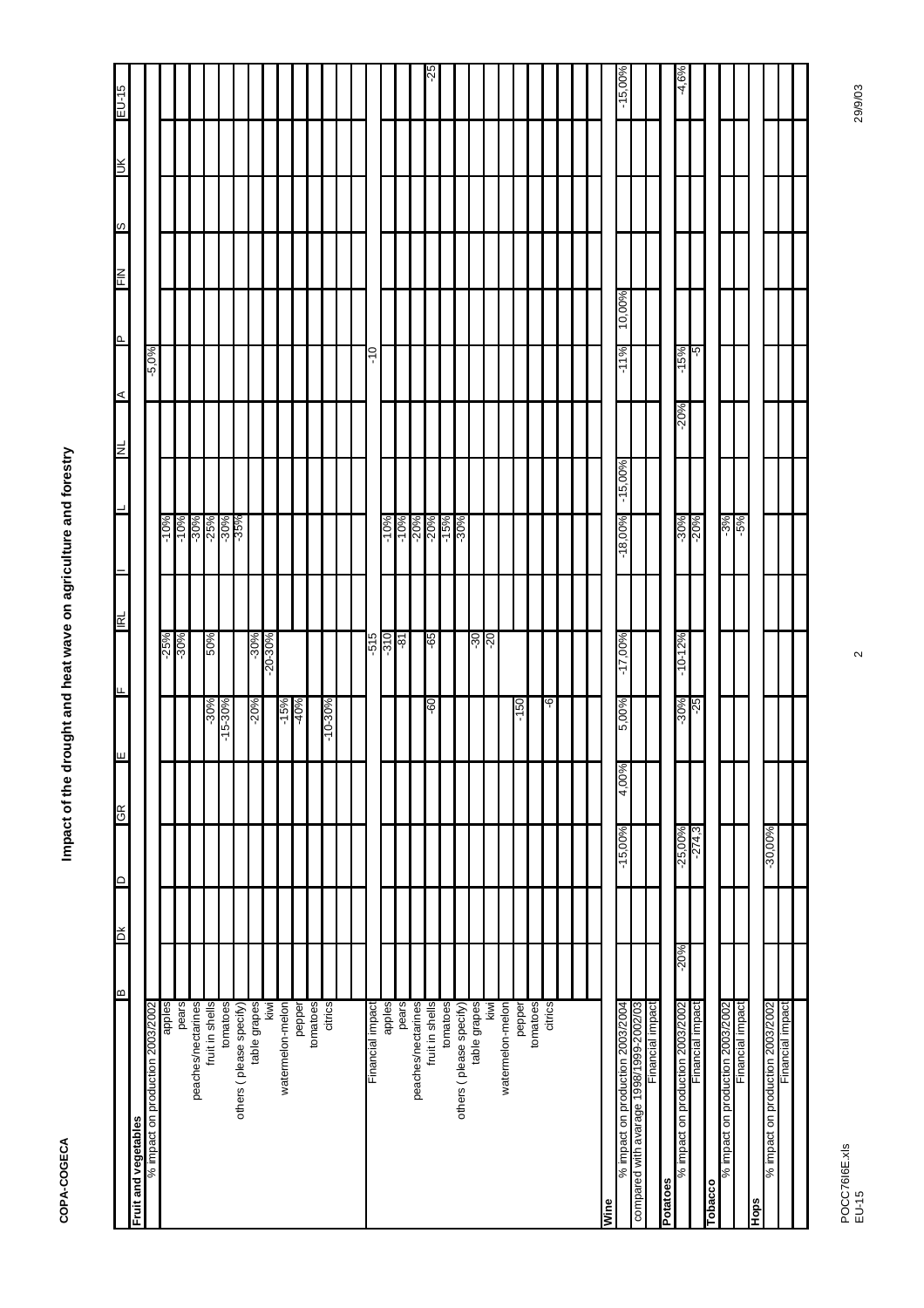|                                     | a | ЖQ  | $\circ$ | ЭĐ     | ш            |                           | TBI                               |     |        | ЛN | ⋖ | Q.     |        | w<br>NIE |            | $\gtrsim$ | $S$ l-N <sub>3</sub> |
|-------------------------------------|---|-----|---------|--------|--------------|---------------------------|-----------------------------------|-----|--------|----|---|--------|--------|----------|------------|-----------|----------------------|
| Cotton                              |   |     |         |        |              |                           |                                   |     |        |    |   |        |        |          |            |           |                      |
| % impact on production 2003/2002    |   |     |         |        |              | $-30\%$                   |                                   |     |        |    |   |        |        |          |            |           |                      |
| Financial impact                    |   |     |         |        |              | -50                       |                                   |     |        |    |   |        |        |          |            |           |                      |
| Fodder                              |   |     |         |        |              |                           |                                   |     |        |    |   |        |        |          |            |           |                      |
| % impact on production 2003/2002    |   |     |         | $-30%$ |              | $-30%$                    | $-60%$                            |     | $-40%$ |    |   | $-30%$ |        |          |            |           |                      |
| Financial impact                    |   |     |         | $-650$ |              |                           | $-625$                            |     | $-40%$ |    |   | $-150$ |        |          |            |           |                      |
| Forestry                            |   |     |         |        |              |                           |                                   |     |        |    |   |        |        |          |            |           |                      |
| nbr of fires                        |   | ∞   |         |        |              | 5927                      | 2858                              |     | 10710  |    |   | 120    | 4279   | 1425     |            |           |                      |
| Area affected(ha)                   |   | 092 |         |        |              | 127525                    | 49303                             | 841 | 1781   |    |   | 200    | 390146 | 663      | <b>OOE</b> |           |                      |
| Financial impact                    |   |     |         |        |              |                           |                                   | 0,4 |        |    |   |        | 1031   |          |            |           |                      |
| Dairy                               |   |     |         |        |              |                           |                                   |     |        |    |   |        |        |          |            |           |                      |
| % loss in production 2003/2002      |   |     |         |        |              | $-15\%$ $-2,65\%$ (4mois) |                                   |     | %5-    |    |   |        |        |          |            |           |                      |
| Financial impact                    |   |     |         |        |              | ပ္ပ္                      | -56                               |     | $-10%$ |    |   |        |        |          |            |           |                      |
| Beef                                |   |     |         |        |              |                           |                                   |     |        |    |   |        |        |          |            |           |                      |
| % reduction of animals              |   |     |         |        |              |                           |                                   |     |        |    |   | $-2%$  |        |          |            |           |                      |
| % impact on productivity/production |   |     |         |        | $-10-15%$    |                           |                                   |     |        |    |   | $-5\%$ |        |          |            |           |                      |
| Financial impact                    |   |     |         |        |              | -22                       | $-1500$                           |     |        |    |   |        |        |          |            |           |                      |
| Pigs                                |   |     |         |        |              |                           |                                   |     |        |    |   |        |        |          |            |           |                      |
| % reduction of animals              |   |     |         |        |              |                           |                                   |     |        |    |   | $2\%$  |        |          |            |           |                      |
| % impact on productivity/production |   |     |         |        |              |                           |                                   |     |        |    |   | $-5\%$ |        |          |            |           |                      |
| Financial impact                    |   |     |         |        |              | -27                       | -55                               |     |        |    |   |        |        |          |            |           |                      |
| <b>Sheep</b>                        |   |     |         |        |              |                           |                                   |     |        |    |   |        |        |          |            |           |                      |
| % reduction of animals              |   |     |         |        |              |                           |                                   |     |        |    |   |        |        |          |            |           |                      |
| % impact on productivity/production |   |     |         |        |              | $-17%$                    |                                   |     |        |    |   |        |        |          |            |           |                      |
| Financial impact                    |   |     |         |        |              | ਲ਼                        |                                   |     |        |    |   |        |        |          |            |           |                      |
| Poultry                             |   |     |         |        |              |                           |                                   |     |        |    |   |        |        |          |            |           |                      |
| % reduction of animals              |   |     |         |        | $-15 - 20%$  |                           | $4 \text{mi}$ o<br>$\blacksquare$ |     |        |    |   | $-2%$  |        |          |            |           |                      |
| % impact on productivity/production |   |     |         |        | $-25 - 30%$  |                           | 5%<br>Т                           |     |        |    |   | $-3%$  |        |          |            |           |                      |
| Financial impact                    |   |     |         |        |              | စု                        | -32                               |     |        |    |   |        |        |          |            |           |                      |
| Eggs                                |   |     |         |        |              |                           |                                   |     |        |    |   |        |        |          |            |           |                      |
| % reduction of animals              |   |     |         |        |              |                           | $-1,5$ mio                        |     |        |    |   | $-2%$  |        |          |            |           |                      |
| % impact on productivity/production |   |     |         |        |              |                           |                                   |     |        |    |   | $-3%$  |        |          |            |           |                      |
| Financial impact                    |   |     |         |        |              |                           | $\frac{1}{2}$                     |     |        |    |   |        |        |          |            |           |                      |
| Bees                                |   |     |         |        |              |                           |                                   |     |        |    |   |        |        |          |            |           |                      |
| % reduction of animals              |   |     |         |        | $-30 - 50%$  |                           |                                   |     |        |    |   |        |        |          |            |           |                      |
| % impact on productivity/production |   |     |         |        | $-20 - 50\%$ |                           |                                   |     |        |    |   |        |        |          |            |           |                      |
| Financial impact                    |   |     |         |        |              | -8-                       |                                   |     |        |    |   |        |        |          |            |           |                      |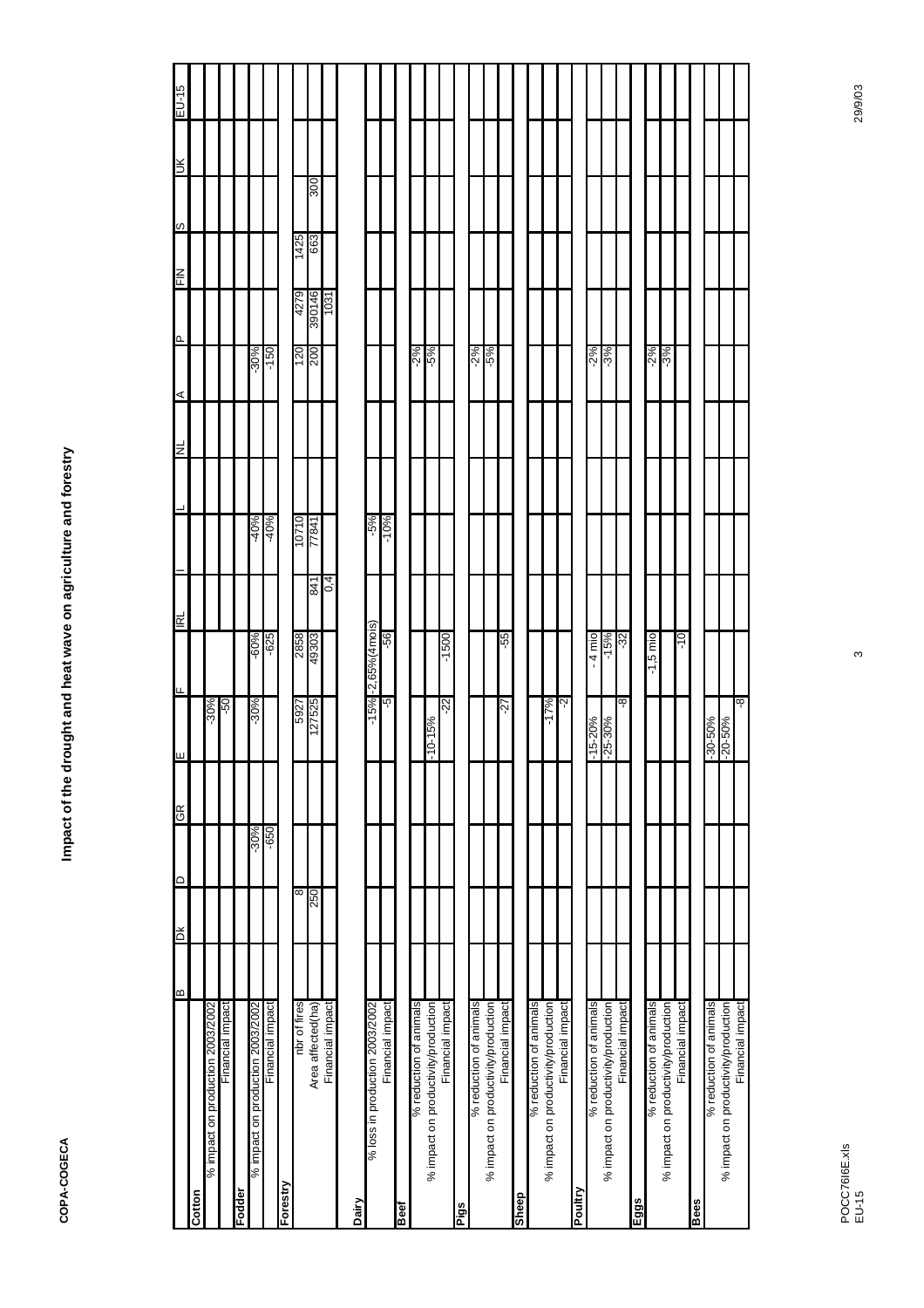| update 5/10/2003<br>POCC(03)7616           |           |            |   |   |        |        |    |   | Impact of the drought and the heat wave on agriculture and forestry |        |             |
|--------------------------------------------|-----------|------------|---|---|--------|--------|----|---|---------------------------------------------------------------------|--------|-------------|
|                                            | Z2        | ΗĒ         | ζ | 5 | $\geq$ | I      | LИ | 님 | ЖS                                                                  | 5      | <b>CEEC</b> |
| Global financial impact                    |           |            |   |   |        |        |    |   |                                                                     |        |             |
| for the agricultural sector<br>in mio Euro |           | -6.8       |   |   |        | $-453$ |    |   | $-143$                                                              |        | $-602, 8$   |
| Effect per sector                          |           |            |   |   |        |        |    |   |                                                                     |        |             |
| <b>Cereals</b>                             |           |            |   |   |        |        |    |   |                                                                     |        |             |
| % impact on production 2003/2002           |           |            |   |   |        |        |    |   |                                                                     |        |             |
| total                                      |           | 9,70%      |   |   |        | $-30%$ |    |   |                                                                     |        |             |
| wheat                                      | $-28,07%$ | 12,20%     |   |   |        | $-31%$ |    |   | $-8,50\%$                                                           | $-40%$ |             |
| barley                                     | 14,60%    | 16,70%     |   |   |        | $-30%$ |    |   |                                                                     |        |             |
| maize                                      |           |            |   |   |        | $-26%$ |    |   |                                                                     |        |             |
| ŗе                                         | 28,95%    | -47,40%    |   |   |        | $-30%$ |    |   |                                                                     |        |             |
| oats                                       | $-19,88%$ | $-17,00\%$ |   |   |        | $-31%$ |    |   |                                                                     |        |             |
| other                                      | $-13,28%$ |            |   |   |        |        |    |   |                                                                     |        |             |
| Financial impact                           |           |            |   |   |        | $-405$ |    |   |                                                                     |        |             |
| total                                      |           |            |   |   |        |        |    |   |                                                                     |        |             |
| wheat                                      |           |            |   |   |        |        |    |   |                                                                     |        |             |
| barley                                     |           |            |   |   |        |        |    |   |                                                                     |        |             |
| maize                                      |           |            |   |   |        |        |    |   |                                                                     |        |             |
| ŗе                                         |           | $-1.07$    |   |   |        |        |    |   |                                                                     |        |             |
| oats                                       |           | ٦          |   |   |        |        |    |   |                                                                     |        |             |
| other                                      |           |            |   |   |        |        |    |   |                                                                     |        |             |
| Rice                                       |           |            |   |   |        |        |    |   |                                                                     |        |             |
| % impact on production 2003/2002           |           |            |   |   |        |        |    |   |                                                                     |        |             |
| Financial impact                           |           |            |   |   |        |        |    |   |                                                                     |        |             |
| Sugar                                      |           |            |   |   |        |        |    |   |                                                                     |        |             |
| % impact on production 2003/2002           |           |            |   |   |        | $-10%$ |    |   |                                                                     |        |             |
| Financial impact                           |           |            |   |   |        | -8     |    |   |                                                                     |        |             |
| <b>Oilseeds</b>                            |           |            |   |   |        |        |    |   |                                                                     |        |             |
| % impact on production 2003/2002           |           | 27,40%     |   |   |        | $-10%$ |    |   | $-72%$                                                              |        |             |
| rape seed                                  |           |            |   |   |        |        |    |   |                                                                     |        |             |
| sunflower                                  |           |            |   |   |        |        |    |   |                                                                     |        |             |
| Financial impact                           |           | $-2,04$    |   |   |        | $-12$  |    |   |                                                                     |        |             |
| Olive Oil                                  |           |            |   |   |        |        |    |   |                                                                     |        |             |
| % impact on production 2003/2002           |           |            |   |   |        |        |    |   |                                                                     |        |             |
| Financial impact                           |           |            |   |   |        |        |    |   |                                                                     |        |             |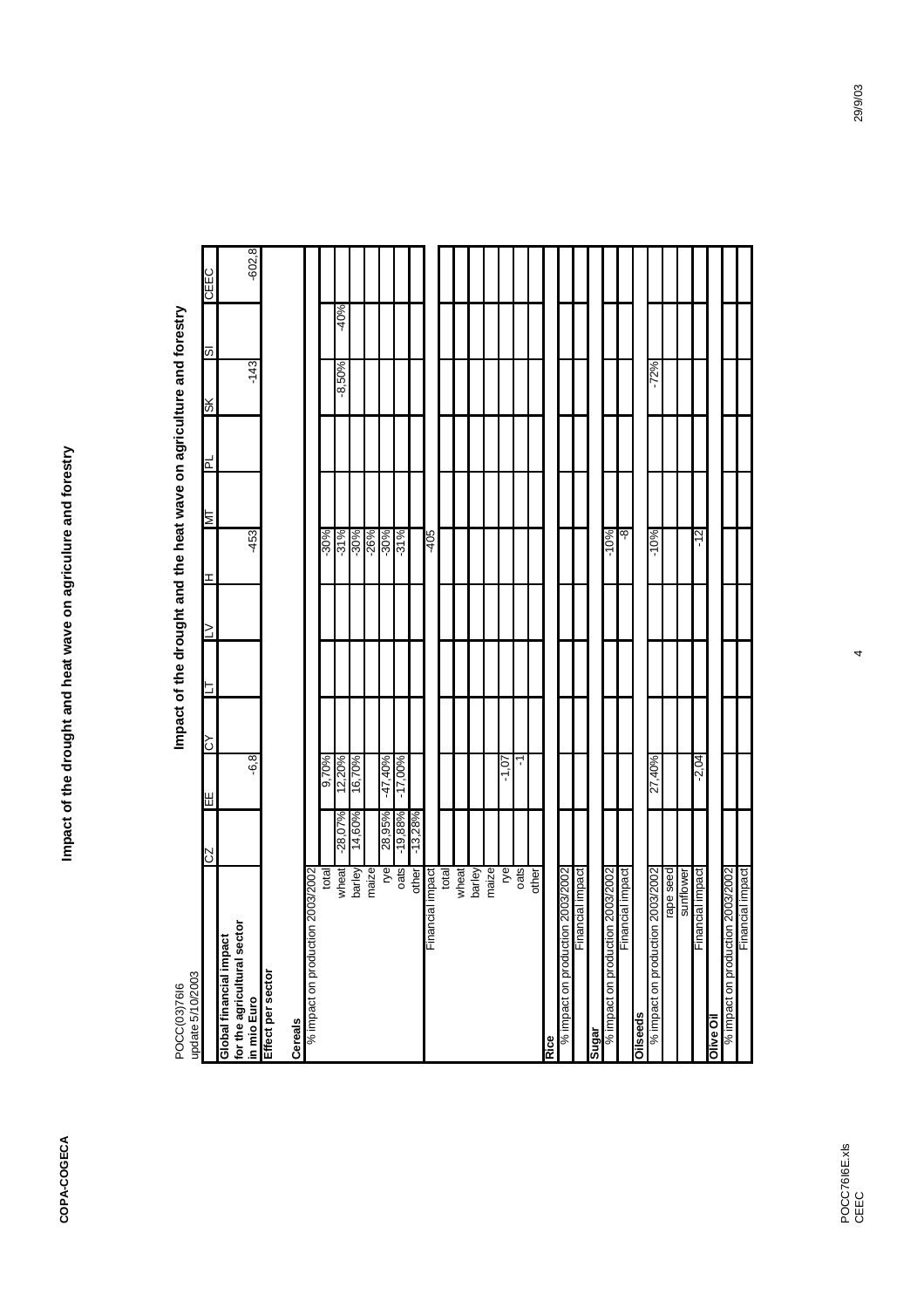|                                                                                       | ZO | 出         | λO | $\geq$ | I      | TМ | ٦d | ЖS | $\overline{\omega}$ | CEEC |
|---------------------------------------------------------------------------------------|----|-----------|----|--------|--------|----|----|----|---------------------|------|
| Fruit and vegetables                                                                  |    |           |    |        |        |    |    |    |                     |      |
| n 2003/2002<br>% impact on productic                                                  |    |           |    |        |        |    |    |    |                     |      |
|                                                                                       |    |           |    |        | $-10%$ |    |    |    |                     |      |
|                                                                                       |    |           |    |        | $-10%$ |    |    |    |                     |      |
| _apples<br>  pears<br>  pears pears<br>  peaches/nectarines<br> <br>  fruit in shells |    |           |    |        | $-15%$ |    |    |    |                     |      |
|                                                                                       |    |           |    |        |        |    |    |    |                     |      |
| tomatoes                                                                              |    |           |    |        |        |    |    |    |                     |      |
| others (please specify)                                                               |    |           |    |        |        |    |    |    |                     |      |
| Financial impact                                                                      |    |           |    |        | ە<br>7 |    |    |    |                     |      |
| apples<br>peaches/nectarines<br>peaches/nectarines                                    |    |           |    |        |        |    |    |    |                     |      |
|                                                                                       |    |           |    |        |        |    |    |    |                     |      |
|                                                                                       |    |           |    |        |        |    |    |    |                     |      |
| fruit in shells                                                                       |    |           |    |        |        |    |    |    |                     |      |
| tomatoes                                                                              |    |           |    |        |        |    |    |    |                     |      |
| others (please specify)                                                               |    |           |    |        |        |    |    |    |                     |      |
| Wine                                                                                  |    |           |    |        |        |    |    |    |                     |      |
| % impact on production 2003/2002                                                      |    |           |    |        | $-10%$ |    |    |    |                     |      |
| Financial impact                                                                      |    |           |    |        | ပု     |    |    |    |                     |      |
| Potatoes                                                                              |    |           |    |        |        |    |    |    |                     |      |
| % impact on production 2003/2002                                                      |    | $-13,20%$ |    |        |        |    |    |    |                     |      |
| Financial impact                                                                      |    | ミド        |    |        |        |    |    |    |                     |      |
| Tobacco                                                                               |    |           |    |        |        |    |    |    |                     |      |
| % impact on production 2003/2002                                                      |    |           |    |        |        |    |    |    |                     |      |
| Financial impact                                                                      |    |           |    |        |        |    |    |    |                     |      |
| Hops                                                                                  |    |           |    |        |        |    |    |    |                     |      |
| % impact on production 2003/2002                                                      |    |           |    |        |        |    |    |    |                     |      |
| Financial impact                                                                      |    |           |    |        |        |    |    |    |                     |      |